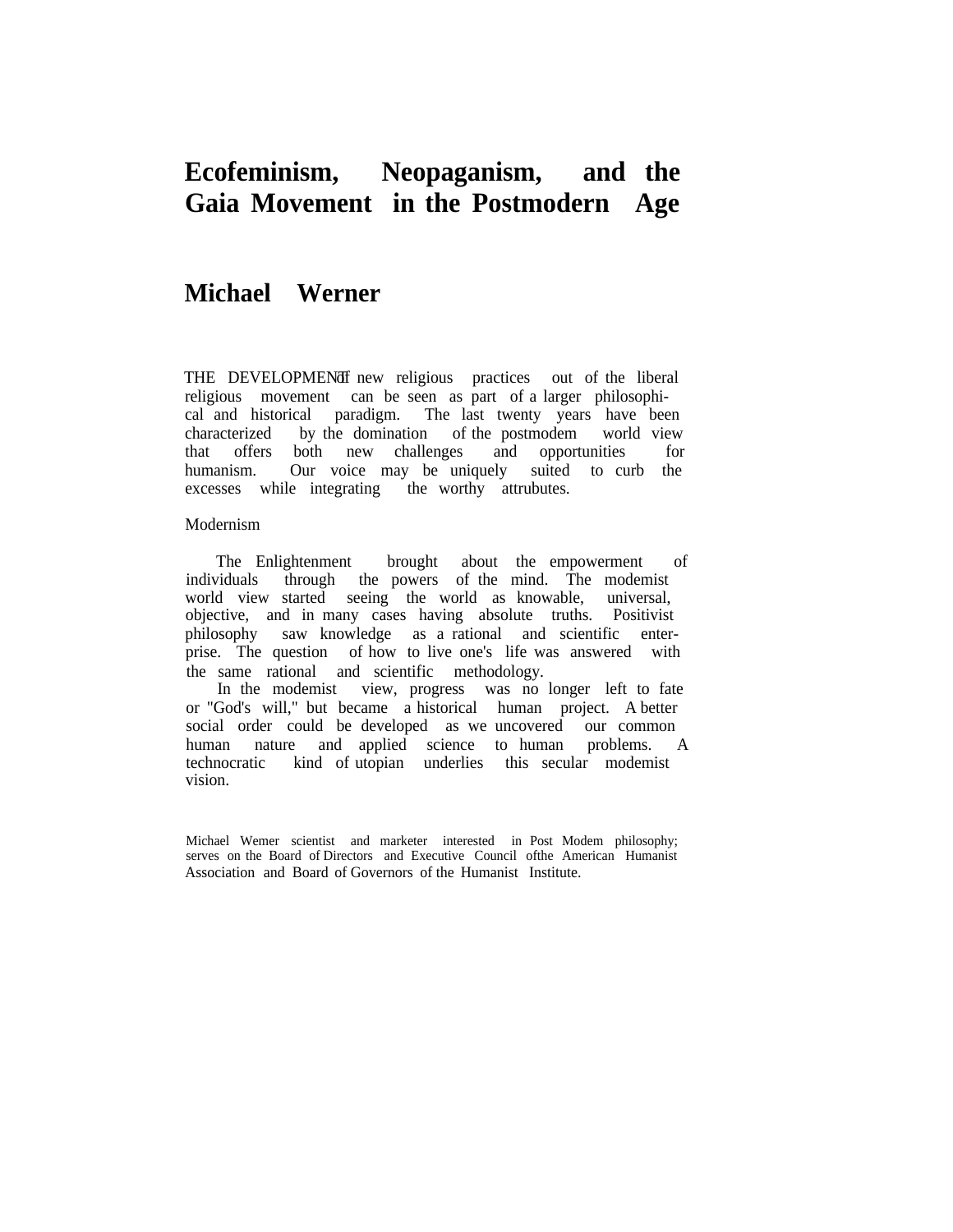### Postmodernism

Postmodemism is a philosophical and cultural paradigm that is characterized by neoromantic, relativist and antifoundulational beliefs, and is generally contrasted to modemist dational beliefs, and is generally contrasted views. Originally these were academic views, but they now permeate general culture. They comprise a complex set of discoveries, attitudes, perspectives, and awarenesses. Let's look at some of these.

### Protest Movements

Rousseau challenged the Enlightenment rationalist view with the romantic perspective that appreciated the prescientific culture. The romantic view was carried into this century primarily by writers. D.H. Lawrence, for example, called the quintessential Enlightenment progressive, and Benjamin Franklin, a monster because of his overly ordered, rationalist life. In philosophy, Nietzsche denounced the use of reason and argued that it was mainly a "will to power." Our emotions are more to be trusted than reason. Language, as reason's secret conspirator, creates false abstractions and distinctions conspirator, creates false abstractions thereby distorting reality.

The Dionysian/Appolonian split was reinforced by intuitionists like Bergson, the Eastem philosophers, and eventually the existentialists, who argued that our subjective experience is all we really know before any "essence" is known (if there is any). Overall reality is best experienced outside language in experiential ways.

Marxists have argued that reason has historically been used to rationalize the use of power and domination. The "iron cage" of rational thinking leads to utopian thinking, bureauc-<br>racy, oppression, exploitation, a consumption-mad society, racy, oppression, exploitation, a consumption-mad society, and a nonpersonal abstract outlook justified by rationalizations. They argue that the promise of the Enlightenment has not been fulfilled.

The linguistic tum in philosophy states that there is no neutral reality - no one reality - it all depends on the person the culture and the language, Feminists have been effective in showing how language is used as a source of domination.

Ultimately, Postmodemists propose that there are no transcultural, transhistorical, universal truths. Reality, they argue, is amorphous and only based on interpretation and the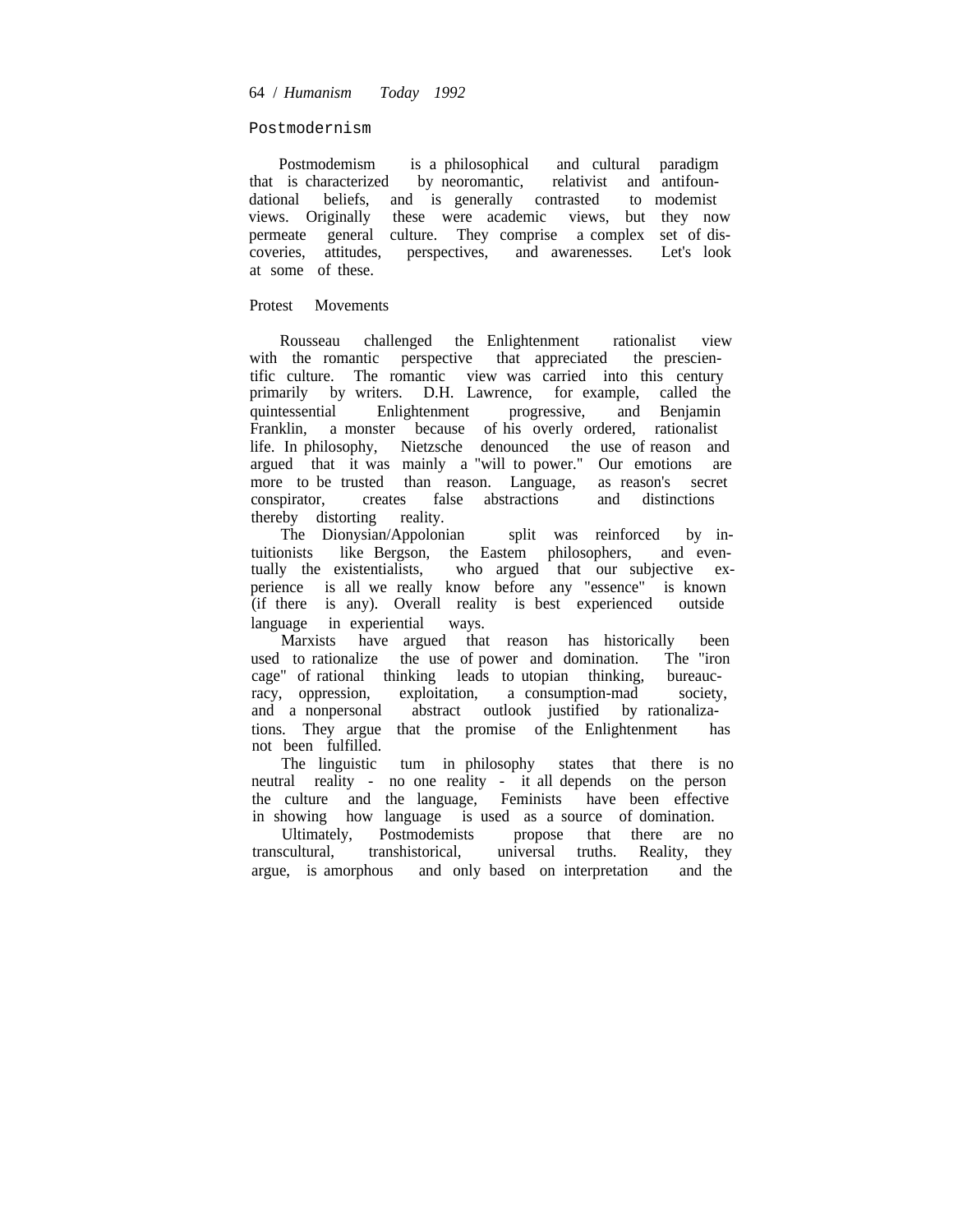stories we tell ourselves. Even science is presented as only mob psychology with no objective truth or commitment to progress.

The Table at the end is a list modeled after one by Hassan that contrasts some of the paradigmal differences of modernism and postmodemism. Note the postmodemist mind starts with the particular while the modemist looks for universals. We can also look at how the intuitive is contrasted with the cognitive. Community and supportive behavior can be contrasted with individualist, confrontational methods. Inner directed human potential programs take precedence over outer directed social action programs.

## Religious Directions

The past twenty years has seen the dominance of the postmodemist viewpoint as people have become disaffected with the alienated modemist society. The human potential move-<br>ment has shown millions how experiential approaches can ment has shown millions how experiential approaches can illuminate their lives when they drop all rational pretenses. Religiously, many have found that a cold secular rationality was not fulfilling in their lives. Listen to what Margot Adler author of the popular neopagan book, *Drawing down the Moon* has to say.

Religion had no place in my childhood world. I was brought up in a family of agnostics and atheists. Still, feeling that there was some dimension lacking in their lives, I embarked on a quasi-religious search as a teenager.

She eventually found more meaning in an experiential religion while still holding a naturalist world view. Her case is not unique, but actually, from what I have seen it is the more typical path to the postmodemist forms of religion.

#### Ecofeminism

Ecofeminism is an outgrowth of the feminist and environmental movement, but at heart is only one variant of postmode mist world view. The following are some of the main premises:

1. It rejects traditional religion's "God the father" as promoting and sustaining woman's domination and exploitation.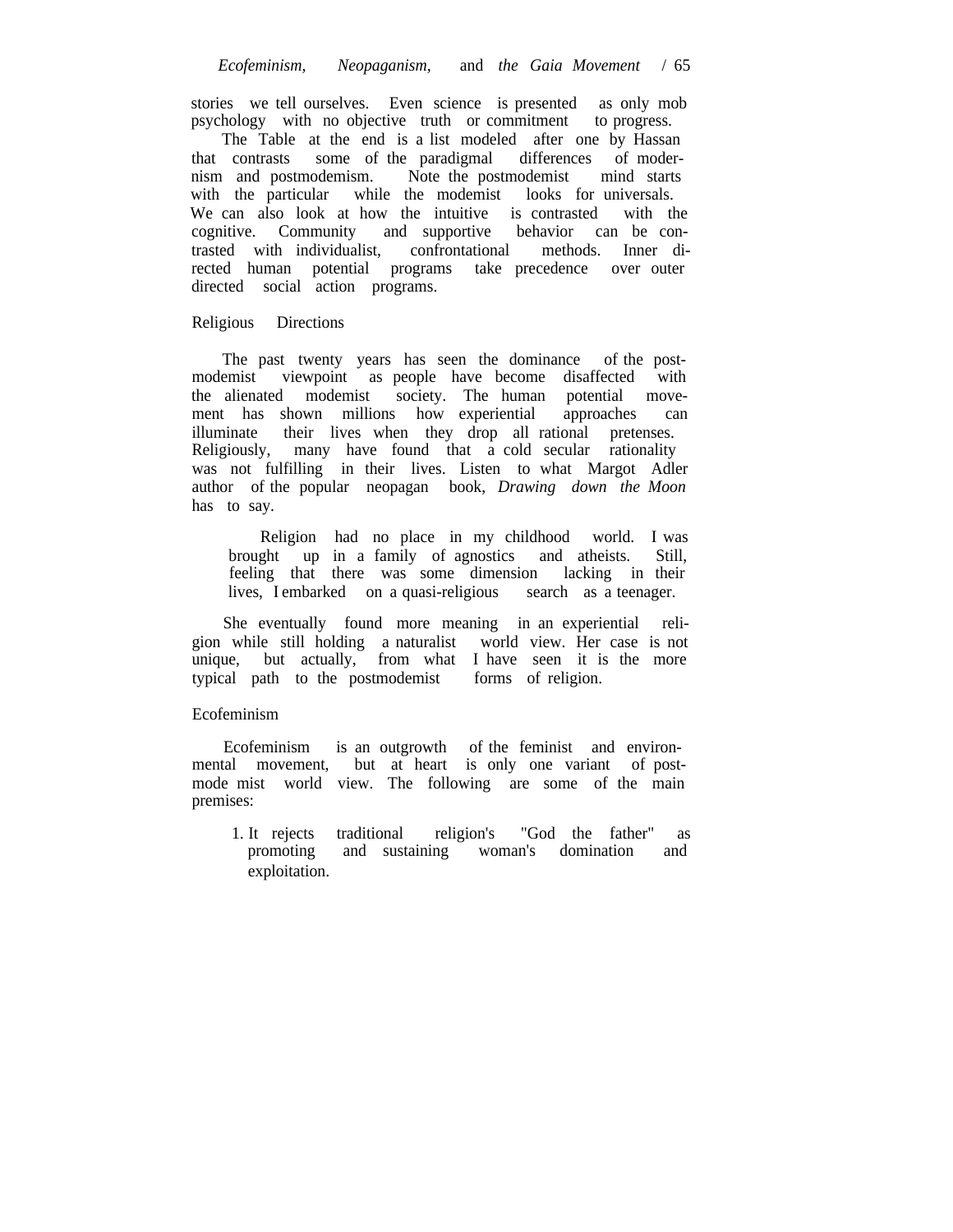- 2. It seeks a metaphorical model with which woman can identify.
- 3. It rejects technocratic, rational, powerladen, modemist methods.
- 4. It seeks approaches that are intuitive, holistic, nurturing, and nondogmatic.
- 5. It seeks to raise individual's conciousness by telling stories that are explicitly metaphoric in nature.
- 6. It uses ritual, spirituality, symbolism, and an overall experiential approach rather than an intellectual one.
- 7. Its focus is on immanence rather than transcendence.

The Goddess image is a powerful one "summing up" all of these aspirations. The movement does not have a hierarchical structure. In many cases the individuals are atheists in that they reject a belief in the supermatural, but do not reject a use they reject a belief in the supematural, of ritual, language, and a metaphorical use of the Goddess image.

There is increasing emphasis on the intellectual justification by historical analysis of the Aegean cultures of pre-Hellanic Greece particularly the Mycenaen civilization of Crete from 3000 to 1500 B.C. Rituals are primarily borrowed from Native American sources. Remember this is primarily for consciousness raising purposes. Those who take the stories, language and metaphors literally are looked on tolerantly, since the end, 1.e. a more humane and caring society, is justified. In addition, postmodem epistemological relativism demands it.

Theoretical feminist thinkers have long had a love/hate relationship with postmodernism. The antiintellectual focus in feminism has always used postmodem authors as its source. Yet, when relativist deconstruction is applied to their own foundation of beliefs, these same authors argue for universals.

## The Gaia Hypothesis

A bold scientific hypothesis was made in 1979 by J.E. Lovelock. The Gaia hypothesis states that the earth's climate and surface environment are controlled by the plants, animals, and microorganisms that inhabit it. This is a serious scientific theory supported by another eminent scientist, Lynn Margulis. Using a liberal definition of life, one could even say that the earth itself is a living creature.

> - ----..----

-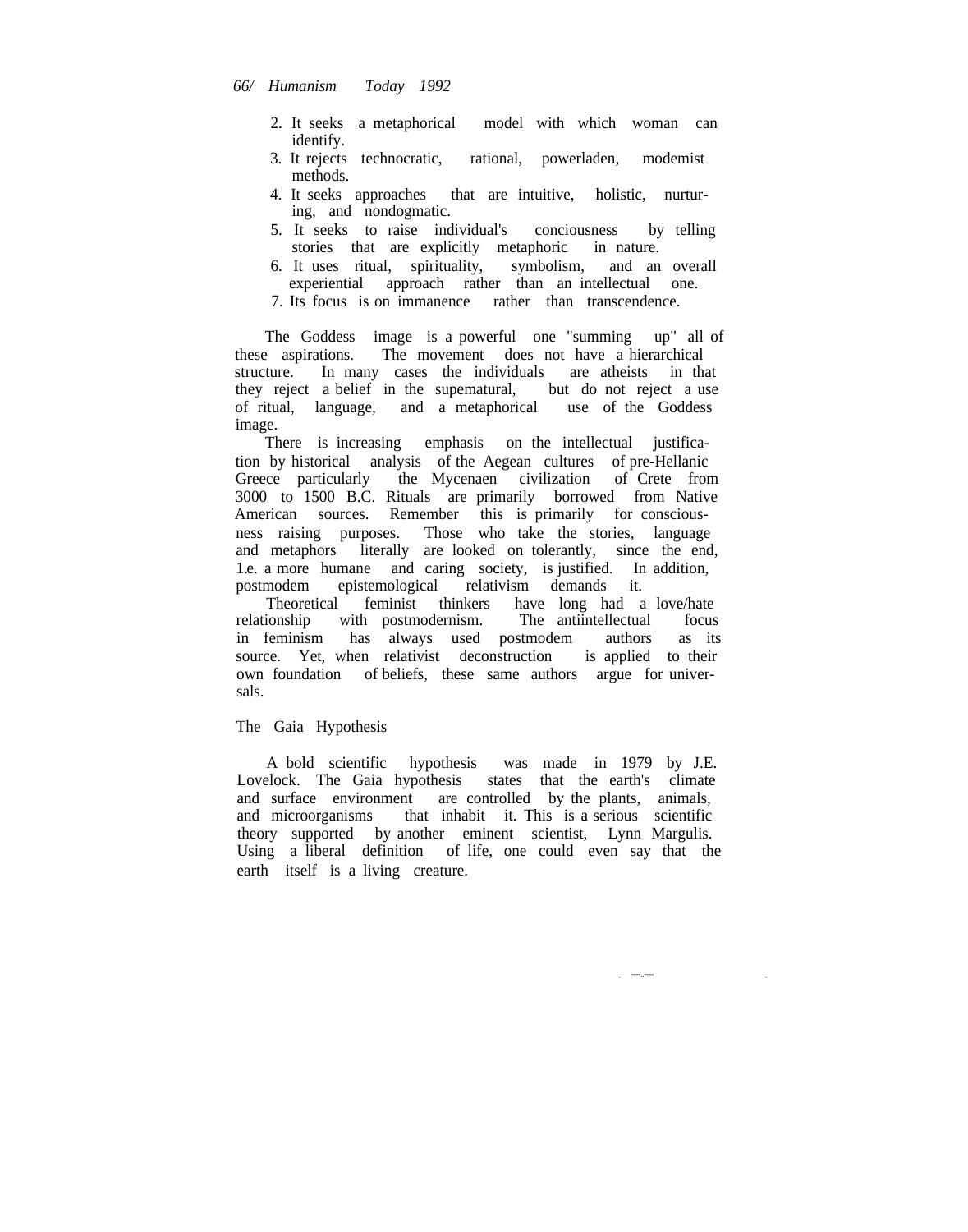Scientifically, the debate centers around the extent that life influences the global environment. Does it merely influence, does it modify, or does it actually control the atmosphere and even the earth's crust? This is an ongoing debate.

Where the hypothesis enters the religious realm is when these ideas are extended to the following:

- 1. Is the earth a self sustaining giant *symbiotic* organism?
- 2. Evolution would work for us all together.
- 3. Gaia, i.e. earth, may have consciousness, will, and intention.
- 4. Gaia is the actual earth Goddess nurturing alll1fe on earth. Therefore ecofeminism is intellectually justified.

Even though Lovelock and Margulis disavow themselves from the theological interpretations, a cult of Gaia is emerging and blending with ecofeminism and neopaganism.

#### Neopaganism

Neopaganism goes by many names such as Wicca, mism, the Old Religion, Witchcraft, and the Craft. The paganism, the Old Religion, Witchcraft, following are some of the central neopagan characteristics:

- 1. A high degree of ritual.
- 2. The goal to eliminate our estrangement to nature.
- 3. The whole world as holy.<br>4. The use of shamanism,
- and gnostic traditions.
- 5. Polytheism, loosely defined.
- 6. The Enlightenment as negation of our dark, Dionysian side.
- 7. No absolutes; nothing is evil; reality is multiple and diverse.
- 8. Magic as mere consciousness raising. Tarot cards, palmistry, faith healing, and astrology are all accepted as experiential, therapeutic methods to develop insights into our subconscious

The focus on postmodemist methodology is obvious. Much of religion serves as a form of experiential therapy. Starhawk says, "The thought forms of immanence are imbedded in context." It is important to point out that there are serious deceptions concerning how magic is portrayed as consciousness

-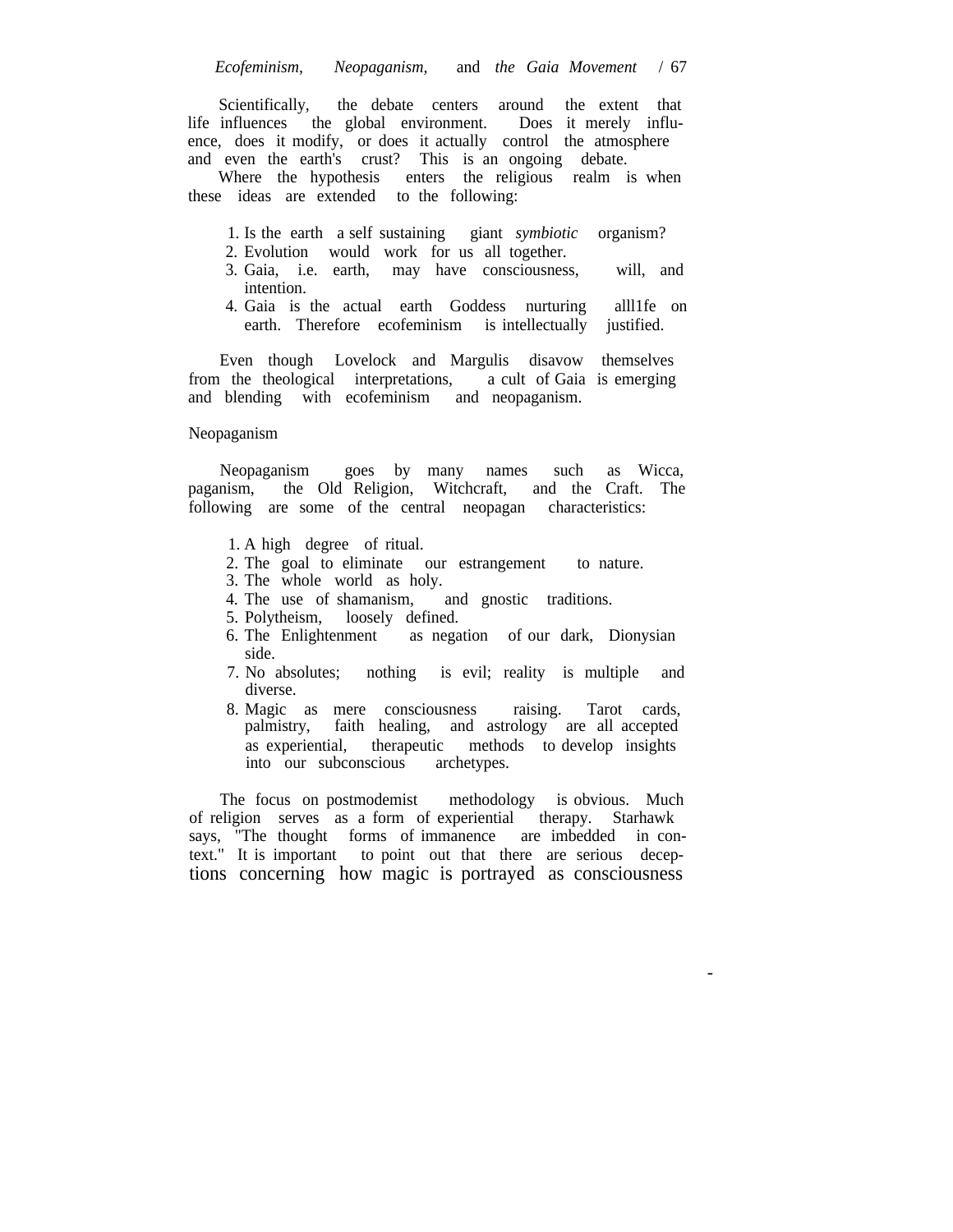## *68/ Humanism Today 1992*

raising, and how strongly many ultimately believe in the magic as a paranormal truth.

#### A Humanist Response

As I earlier proposed, these religious forms are expected theological outgrowths of the larger postmodem culture. We of the larger postmodem humanists should analyze our position in this cultural context. Firstly, many of the neopagans, and ecofeminists like<br>Margot Adler who espouse some of our humanist tenets, be-Margot Adler who espouse some of our humanist tenets, became experientially inclined as a reaction to modemist cultural tendencies of the more rationalistic, scientific positivists amongst us. Neither the modemist nor the postmodemist "styles" of humanism can be regarded as healthy. They represent reactionary and unbalanced positions.

I don't see the neopagan, Gaia, and ecofeminist movements as serious longterm threats to humanism. What I do see is variations on the theme in new cults and in mainstream religion. Humanism, in my view, should study these from the goal of determining what it is that is touching people and motivating them with the naturalist Humanism can be that integrative force that bridges the reactionary polarization between modemist and postmodemist views. In particular the experiential, intuitive components of humanism need a closer inspection and development.